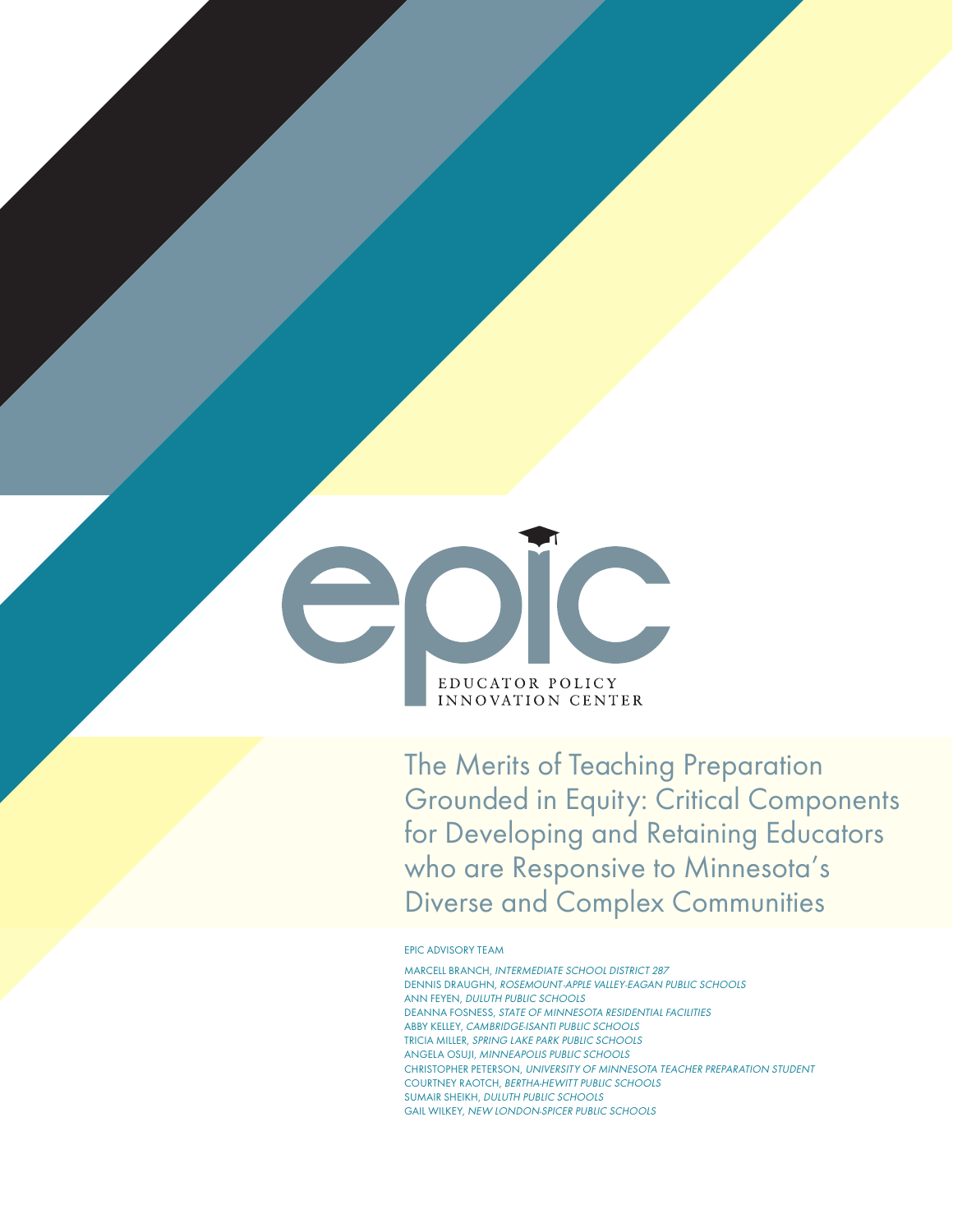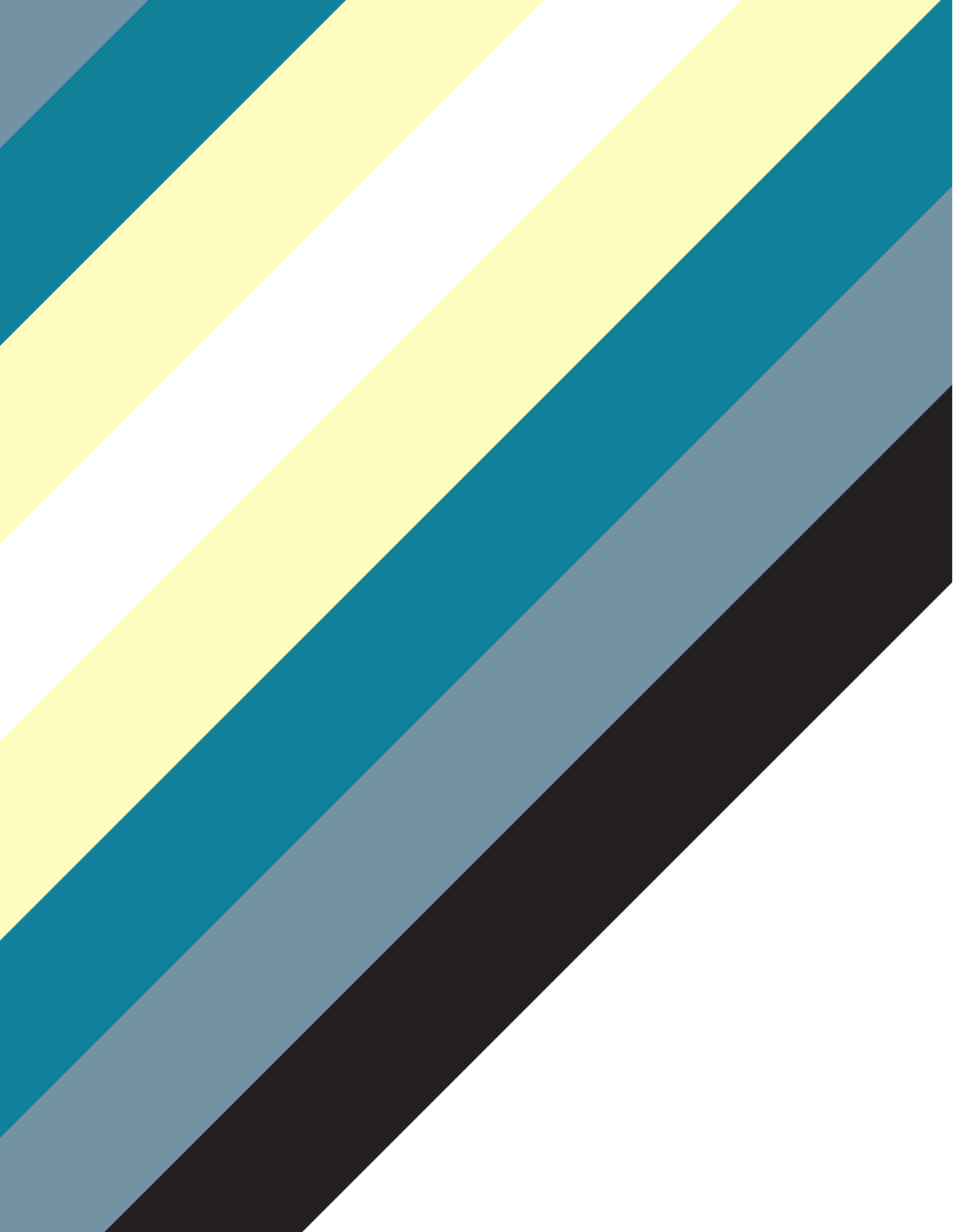# Executive Summary

Scholars and national stakeholders have long praised Minnesota for having both high professional standards for educators and high student achievement. At one time, Minnesota was committed to building and sustaining a professional, well-trained, and appropriately compensated teaching workforce to serve students. However, in 2017, Minnesota's state lawmakers made sweeping changes to our teacher licensure laws. The 2017 change dramatically reduced the requirements to teach in Minnesota classrooms. Minnesota has now shifted from being among the states with the most stringent requirements for teacher licensure to being among the states with the lowest standards for teacher licensure. This has dramatic implications for Minnesota's students, especially students of color.

# **Teacher preparation matters. Ill-prepared teachers**

**harm students, schools, and communities.** 

Minnesota needs to confront the inequity that is woven throughout the entire education system. All stakeholders, unions, districts, policymakers, and administrative groups, need to realize previous methods of training teachers have harmed and ignored students of color and low-income communities. However, lowering the bar for entry into the classroom is the wrong way to go about correcting the deep injustices of education inequity. Instead, stakeholders must collectively agree to transform the teacher preparation system in a way that preserves the common good of free public education. All parties must strive to build and sustain a system that serves all students and the future citizens of Minnesota.

We offer this paper to promote our vision of how policymakers can seize the opportunity given to us by the 2017 legislative changes.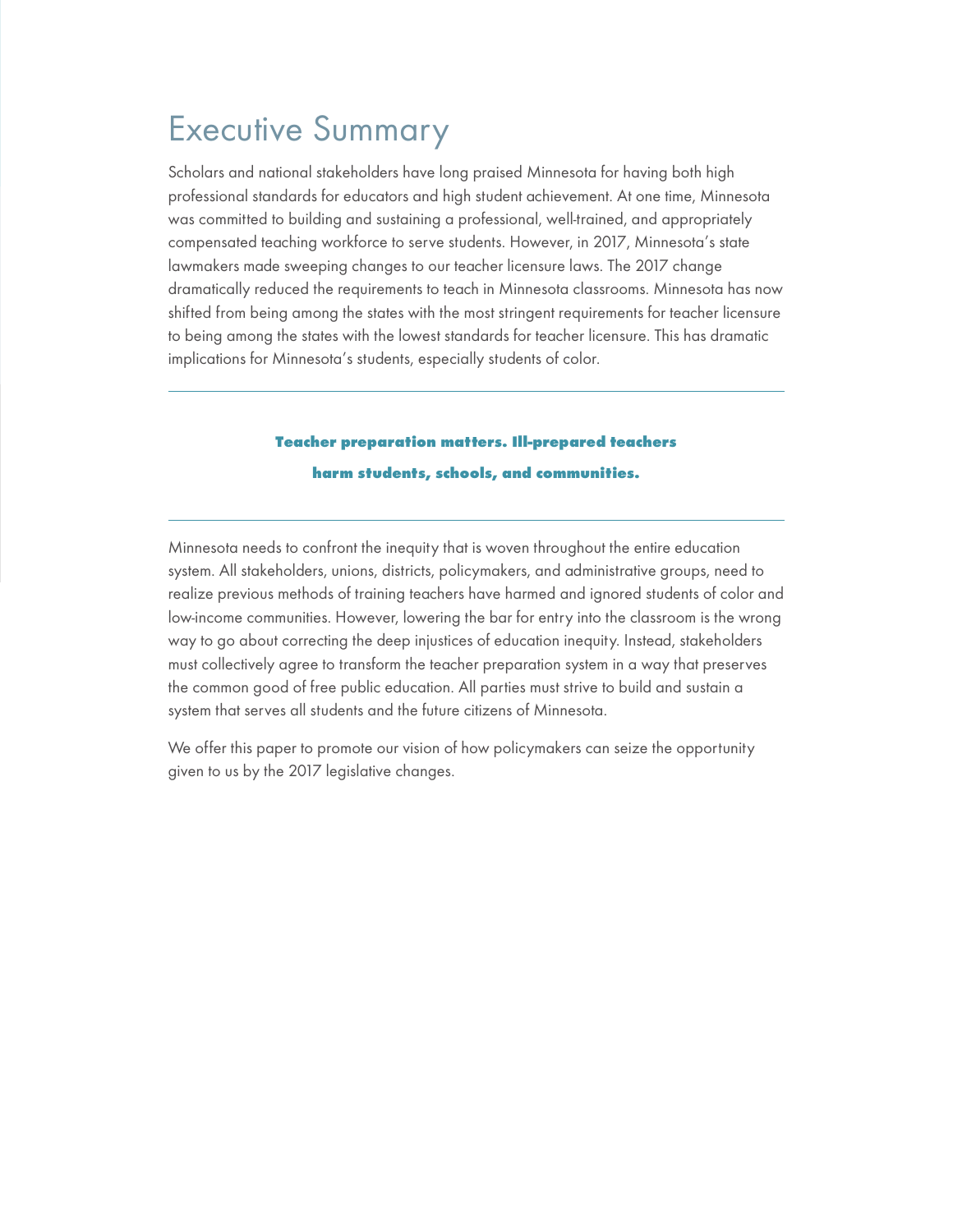We must learn from the other states that have already traveled this path, so we can use this moment to correct the inequities of the past and prevent future harm.

# **Teacher preparation, not on the job training, is critically important to student achievement and success.**

With that, we argue that all future teachers in Minnesota, the candidates from both traditional Institutes of Higher Education and those from alternative pathways, must receive quality training in:

- •content knowledge and content-specific methodology
- •childhood development, including social-emotional learning and trauma-informed practices
- •classroom management, student behavior, and restorative practices
- •the multi-faceted levels of assessment that can determine student success
- working with diverse learners
- the legal and pedagogical connections between special education and general education
- •actual instructional practice by having multiple, rigorous and diverse clinical experiences

The remainder of this summary will highlight our key findings and arguments by answering the following questions:

- 1. What drove the legislative change? Was there a problem with the status quo?
- 2. Does teacher preparation really affect student academic achievement?
- 3. Why are these seven core components important for future teachers and students?
- 4. How can lawmakers and stakeholders act on this opportunity?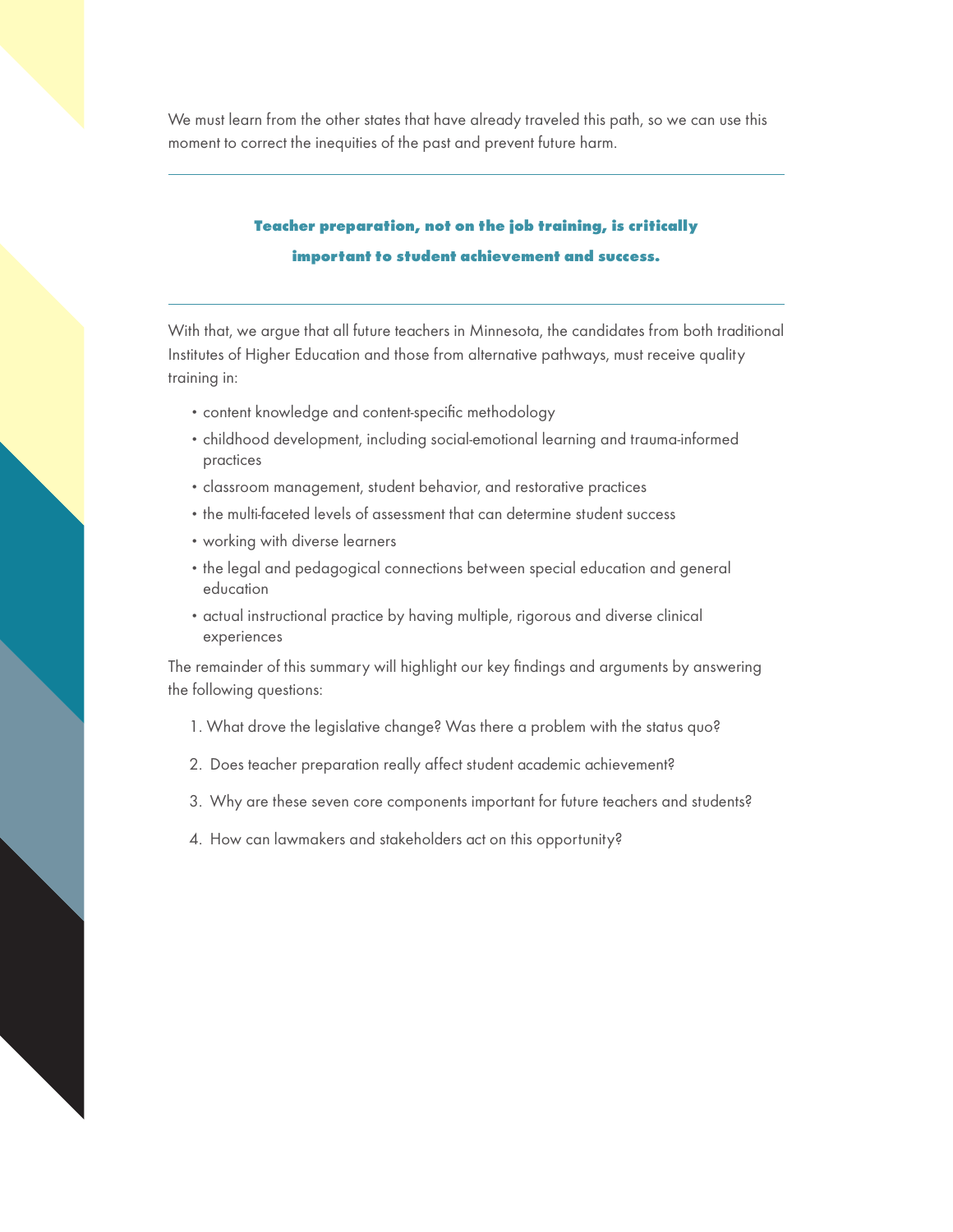# A. WHAT DROVE THE LEGISLATIVE CHANGE? WAS THERE A PROBLEM WITH THE STATUS QUO?

During the 2017 legislative session, the Minnesota Legislature changed licensure requirements, and the state now has some of the most relaxed standards in the nation. This change is a reflection of decades of intentional efforts on the part of motivated stakeholders committed to de-professionalizing the teaching profession and weakening the quality of public education. Richard Ingersoll (2007) has pointed out that the parties committed to an agenda of deregulation have been at work for two decades altering the way nations and states train teachers with, "alternative certification programs, whereby college graduates can postpone formal education training, obtain an emergency teaching certificate, and begin teaching immediately" (Ingersoll, 2007, p. 2).

Most proponents of measures like our 2017 legislative change mask their motives with faux concerns about the nationwide and ever-worsening shortage of qualified teachers. We agree that there is an acute shortage of licensed teachers in Minnesota classrooms. However, we disagree with the stakeholders arguing that lowering the requirements for teaching licenses will be the solution to attracting more people to the profession. Minnesota has a "teacher retention" problem.

They did not leave because of challenging standards or licensing loopholes.

# **More than 50,000 licensed teachers in the state are not working in classrooms. This majority of trained teachers have left the profession because of efforts to devalue the profession and the public school system.**

We also agree that the status quo needed reform. First, Minnesota always ranks among the states with the highest levels of student academic achievement, but it also possesses one of the largest achievement gaps between students of color and white students.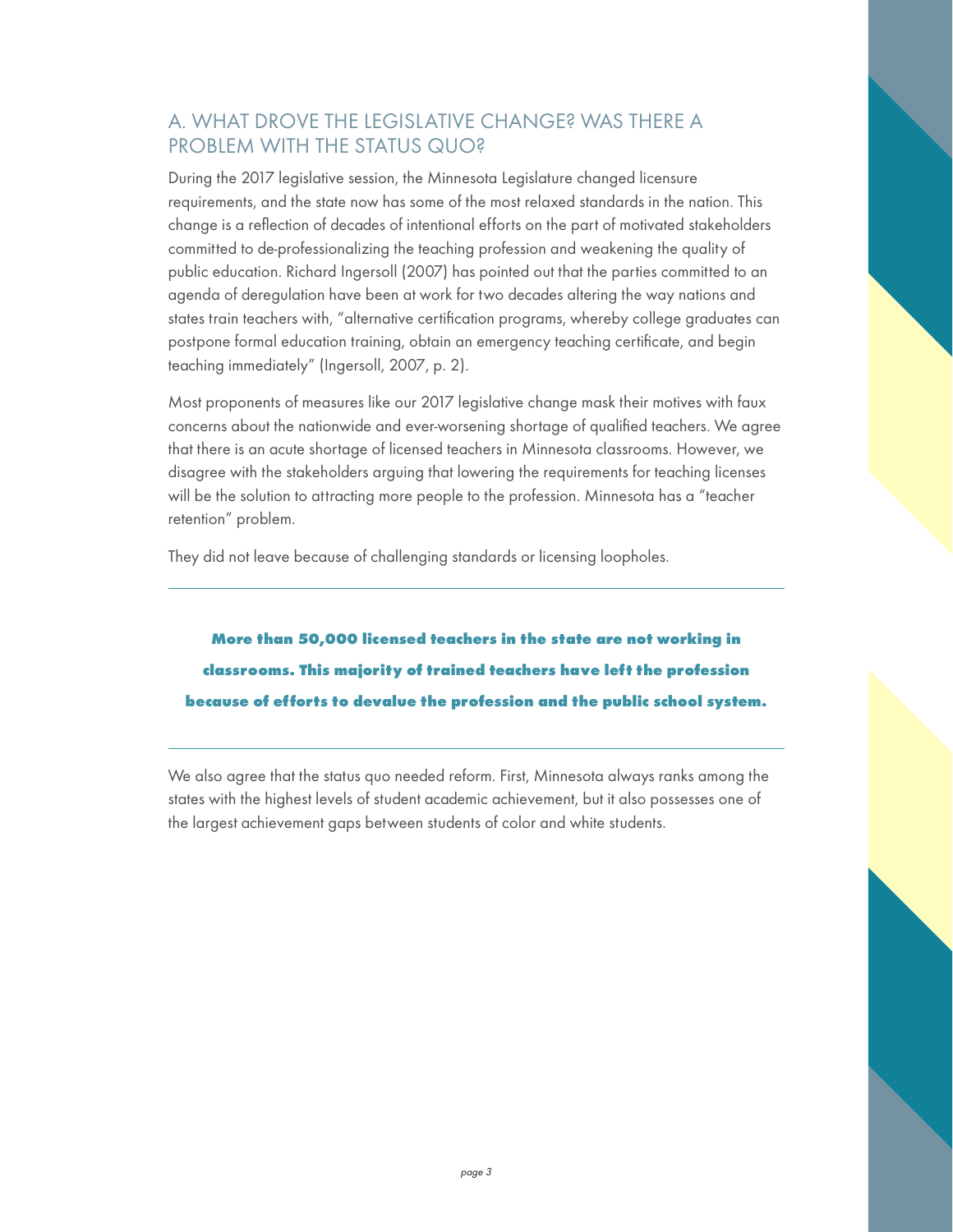Alternative routes to licensure that take massive shortcuts around the essential preparation all teachers need are not the answer. Structural racism has led to the achievement gap, and this 2017 statutory change gives teacher educators, lawmakers, and stakeholders a vital opportunity to begin the work of correcting the systemic inequities that pervade every aspect of Minnesota's civic and public life. Any new teaching preparation program in this state, IHE based or non-IHE based, must train new teachers to be social justice educators committed to challenging systems of oppression and lifting up all students. Teacher preparation programs must be spaces dedicated to building equity-minded, culturally conscious educators.

**History and research has shown that eliminating teacher preparation and certification requirements exacerbate, rather than eradicate, inequities.** 

## B. DOES TEACHER PREPARATION REALLY AFFECT STUDENT ACADEMIC ACHIEVEMENT?

Yes, teacher preparation matters. Educators with proper training have better success in the classroom and produce higher achieving students as measured by academic assessments.

Research has shown for decades that teacher effectiveness has a strong effect on student outcomes. Several peer-reviewed, academic scholars have confirmed that teacher effectiveness is one of the most important factors that improve student academic achievement (Sanders & Rivers, 1996; Wright, Horn, & Sanders, 1997; Jordan, Mendro, & Weerasinghe, 1997, qtd. in Darling-Hammond, 2000, pp. 2-3). A properly trained teacher is more likely to improve academic achievement in his or her students.

In addition, education researchers have also built a strong body of evidence to show that a lack of teacher preparation leads to negative outcomes for students. Unfortunately, improperly trained teachers usually end up working in schools that serve the most vulnerable students (Sanders & Rivers, 1996, qtd. in Darling-Hammond, 2000, "Previous Research," para. 1). Ashton (1996) has argued that states' efforts to reduce teacher certification requirements "no doubt contribute to students' academic failure" (p. 21). She has also stressed, "that these policies exacerbate inequities in the quality of education offered to low-income children in comparison to children from more economically advantaged homes. Teachers without regular certification are more often assigned to teach in schools with predominantly low-income children and children of color than are regularly certified teachers" (Ashton, 1996, pp. 2-3).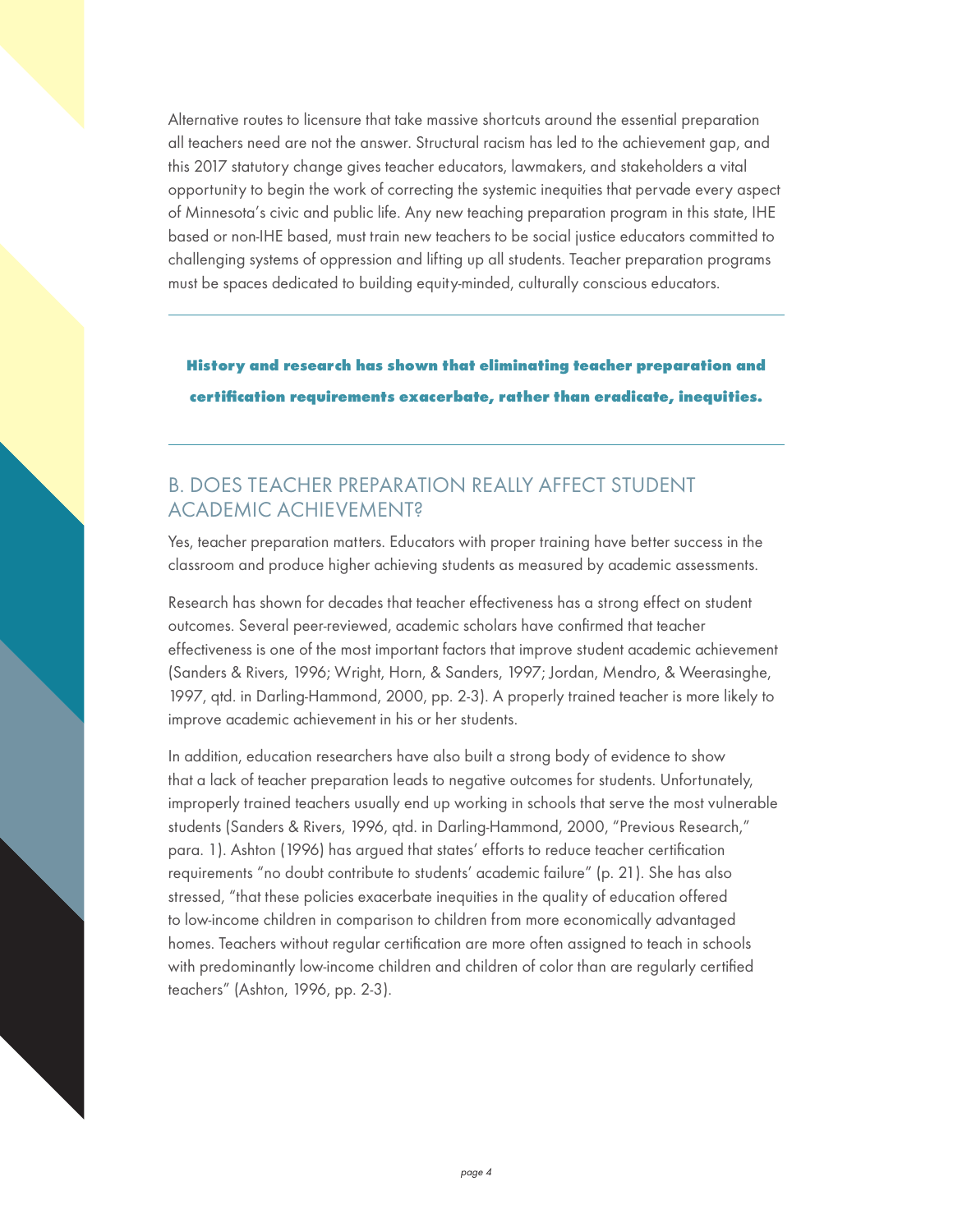We know our detractors have counter-arguments they use to challenge the importance of teacher education. Corporate stakeholders, looking to deregulate teaching preparation to promote quick Band-Aid solutions to systemic problems, cling to (1) Goldhaber and Brewer's (2000) "Does Teacher Certification Matter: High School Teacher Certification Status and Student Achievement," (a study commissioned by the Thomas B. Fordham Foundation) and (2) Kate Walsh's (2001) "Teacher Certification Reconsidered," (commissioned by the Abell Foundation). Academic scholars, publishing in peer-reviewed journals, have consistently highlighted the flaws and political and corporate biases within these two papers.

For example, in "Research and Rhetoric on Teacher Certification: A response to 'Teacher Certification Reconsidered'," Darling-Hammond (2002), offers one of the most profound critiques of the Walsh/Abell paper. She wrote, "[The Walsh/Abell report] suggests that its recommendations are based on 'solid research.' However, only one reference among the report's 44 footnotes is to a peer-reviewed journal article (which is mis-quoted in the report)." (p. 3).

Teacher preparation matters. The best education systems in the world also have a strong, public commitment to building and sustaining a professional teaching workforce.

# C. WHY ARE THESE SEVEN CORE COMPONENTS IMPORTANT FOR FUTURE TEACHERS AND STUDENTS?

Teaching candidates in Minnesota will now have the option to attend a traditional IHE based preparation program, or they can follow the alternative paths that will enter the marketplace. Some of these alternative pathways will be incomplete and cause more harm. Others will be better avenues for non-traditional and second career teaching candidates. However, we stress that all teaching preparation programs in this state, both the current programs tied to IHEs and the new alternative pathways, must embrace a critical race, equity lens and prepare future teachers for the demands of the profession. At minimum, there are seven core components, all rooted in an equity lens, that must be present in any successful teaching preparation program.

#### COMPONENT #1: ALL TEACHING CANDIDATES NEED TRAINING IN CONTENT KNOWLEDGE AND CONTENT-SPECIFIC METHODOLOGY.

We concur with Grossman, Schoenfeld, & Lee (2005), who echo the findings of multiple researchers when they assert that "at a minimum, prospective teachers need a solid foundation in the subject matters they plan to teach and the requisite disciplinary tools to continue learning within the subject matter throughout their careers" (p. 206). Content and content-specific pedagogy are interrelated and highly complex and they are critical components of teacher preparation. Teachers must know both subject matter and how to deliver that content knowledge to students.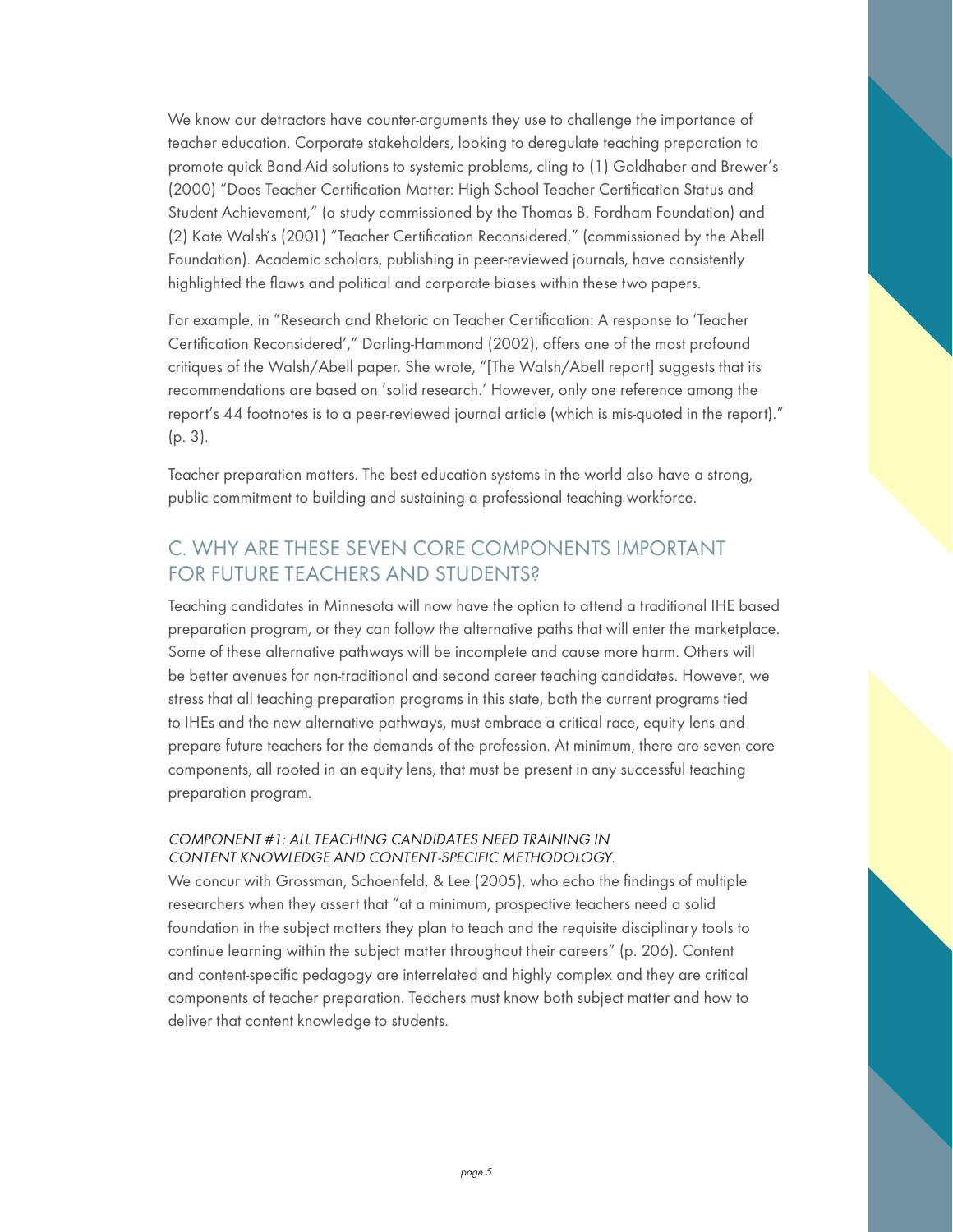#### COMPONENT #2: TRAINING IN CHILDHOOD DEVELOPMENT, INCLUDING SOCIAL EMOTIONAL LEARNING AND TRAUMA-INFORMED PRACTICES.

An understanding of childhood development and childhood psychology are profoundly important tools for teachers. Researchers continue to learn about childhood development. Future educators must know the current research on childhood development, and they must be able to continue building on this knowledge. Understanding a variety of theoretical approaches to development, social emotional learning, and trauma-informed practice are vital elements of teacher knowledge and skill sets.

Child and adolescent development "is the most solid and substantial basis upon which to build curricular, assessment, and teaching skills . . . with child development as a common core of training" (Elkind, 1998, p. 186). Preparation programs must help future teachers develop understandings of brain development and student growth (Daniels & Shumow, 2002, p. 516).

#### COMPONENT #3: TRAINING IN CLASSROOM MANAGEMENT, STUDENT BEHAVIOR, AND RESTORATIVE PRACTICES.

One of the most fundamental tools any teacher needs from the first day is a solid background in classroom management and a deep understanding of student behavior and restorative practices. This area of training has a wildly disparate history in traditional teacher preparation programs. Alternative pathways to teacher preparation often ignored this topic. This is problematic for the students of Minnesota. A teacher with strong classroom management skills is more likely to be effective in classrooms.

In addition, Losen (2011), with the National Education Policy Center, has shown that there is clear racial inequity in the use of school suspensions and punitive interventions. Scholars now speak of "a growing racial discipline gap" for students of color (Losen, 2011, p. 5). There are ways to end this inequity, but it starts by training all future teachers in the best practices connected to classroom management, student behavior, and restorative practices.

#### COMPONENT #4: TRAINING IN ROBUST AND MULTI-FACETED ASSESSMENT.

All future teachers need to be prepared to use and understand student assessment data because this information is used for a variety of professional evaluation purposes. All training programs must help new teachers understand (1) formative and summative assessment used to both improve learning and determine grades or establish final scores (Shepard et al., 2005, p. 297) and (2) prior knowledge assessments used to determine a student's knowledge of a subject.

In addition, teachers need to understand the harm that assessments can cause to students and student learning. Students can be internally motivated, seeking to master content. Students can also be externally motivated, seeking rewards. These two types of motivation can be very much at odds. The recent federal focus on high-stakes standardized tests have ushered in complaints about teachers "teaching to the tests," which is another way of saying that policy has lead us away from providing students with an environment that helps develop and nurture internal motivation to master content.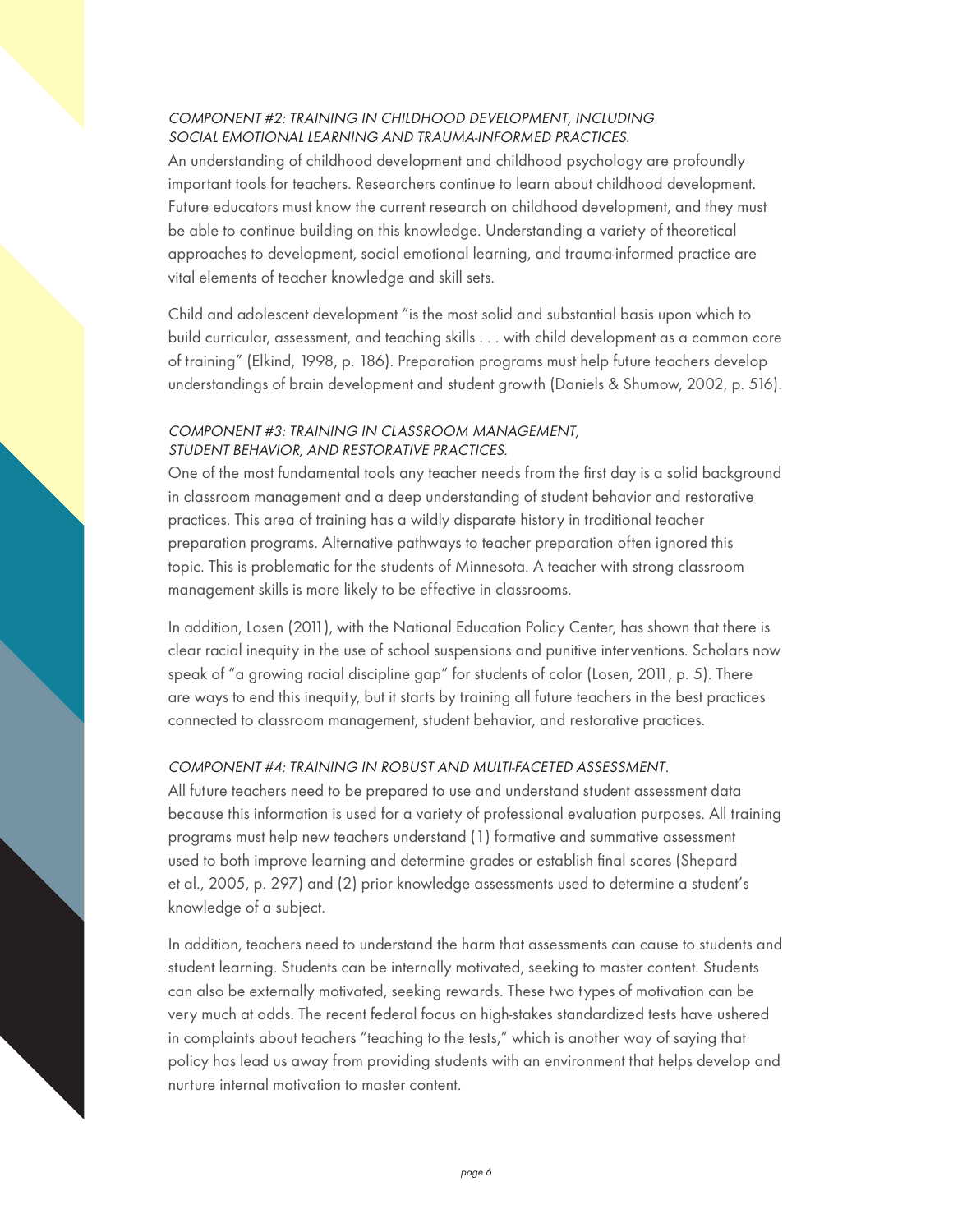#### COMPONENT #5: TRAINING ON TEACHING DIVERSE LEARNERS.

The racial and ethnic diversity of children and families has increased in almost all states, including Minnesota. The vast majority of teachers across the country, however, are mostly white and middle class (U.S. Department of Education, 2016, p. 6). In addition to racial and socioeconomic diversity, families across the country are becoming more diverse in a wide variety of other ways. The number of students who are learning English as a second language has grown dramatically, as has the diversity in the range of academic abilities within classrooms (Banks et al., 2005, p. 232).

Cultural differences between teachers and students have enormous and far-reaching implications for teaching and learning. A lack of understanding of students' cultural context can result in a misinterpretation of student behavior, leading to measurably higher rates of special education referrals and higher rates of inappropriate and unhelpful disciplinary interventions (Brown, Vesely, & Dallman, 2016). It is imperative that all teacher candidates must begin what needs to be an on-going, career-long process of developing cultural competency before they begin their work as teachers (Brown, Vesely, & Dallman, 2016, p. 76). Culturally responsive teaching goes far beyond curriculum and methodology. As Banks et al. (2005) have explained, "Teachers need to be aware of…family and community values, norms, and experiences, so that they can help to mediate the 'boundary crossing' that many students must manage between home and schools" (p. 233). Preservice teachers need robust training about diverse learners in order to begin this critical work.

#### COMPONENT #6: TRAINING IN SPECIAL EDUCATION.

All preservice teachers need better training in the area of special education. Darling-Hammond, Wei, and Johnson (2009) studied graduates of traditional teacher preparation programs and found that only "60-70%...felt well prepared to meet the needs of special education students and students with limited English proficiency" (Darling-Hammond, Wei, & Johnson, 2009, p. 630). Traditional preparation programs tied to IHEs struggle to prepare new teachers for the challenges of working with special education students. We worry that accelerated alternative pathway programs will fail at even greater rates when it comes to preparing future teachers to work with special education students.

We echo the work of scholars like Miller (1991) who have long championed the important fact that "special education and regular education should not be two separate systems, but should be integrated to provide the best possible services for the benefit of all children" (p. 19-20). New teachers need training in (1) accommodations and modifications, (2) the legal requirements of an individual education plan, and (3) the connections between socioemotional learning and disability categories. Preservice teachers need training in these areas; they do not need to learn "on the job" while working with Minnesota's special education students.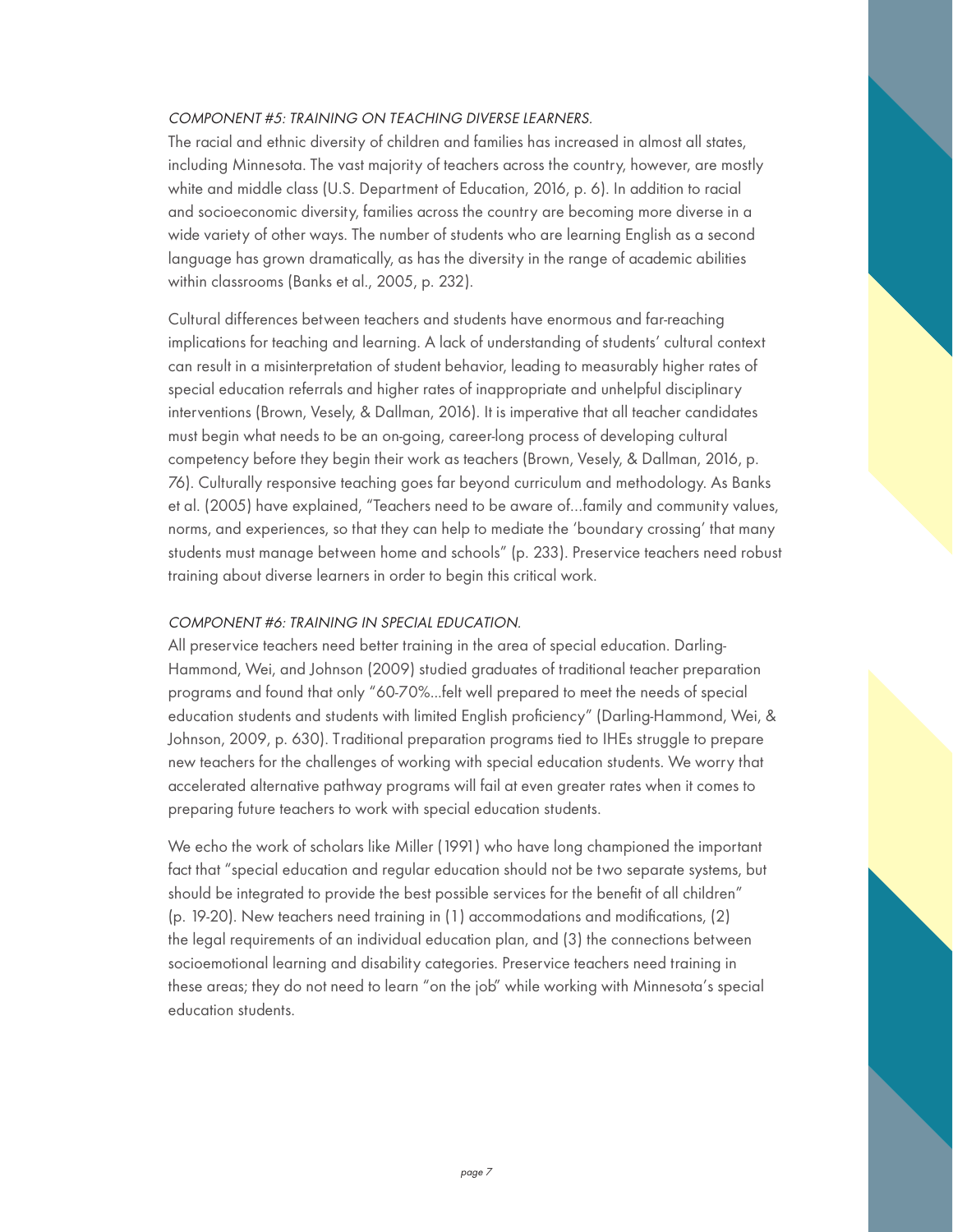#### COMPONENT #7: CLINICAL EXPERIENCE TIED TO THEORY AND BUILT ON COLLABORATION.

The clinical experience for preservice teachers is so critical that it needs to be both intensive and extensive. Multiple clinical settings can give preservice teachers a much more diverse set of tools and experiences, and a substantial commitment of time is critical if we aim to create the collaborative relationships necessary for growth and learning. Banks (2014) calls for field experiences that "allow teacher candidates to apply their pedagogical content knowledge in a variety of settings" (p. 62). In Darling-Hammond's 2006 study of seven teacher preparation programs that are outperforming most others, one of the common characteristics was not just that the clinical experiences were carefully integrated with the curriculum, but it was also that the clinical experience itself was extensive—30 weeks or longer.

### D. HOW CAN LAWMAKERS AND STAKEHOLDERS ACT ON THIS OPPORTUNITY?

Minnesota needs to seize this opportunity and protect future students. This will require:

- Closing the loophole in Minnesota's tiered licensure system that allows a candidate to attain a Tier 3 license without having completed teacher preparation.
- •Providing financial support and other resources to Tier 1 and Tier 2 teachers to move through teacher preparation programs.
- •Investing resources in higher quality and collaborative relationships between teacher preparation programs and school districts.
- •Fully funding public institutions of higher education in the form of subsidizing free/ affordable college education, tuition tax relief, and education debt relief.
- •Increasing teacher salaries to incentivize long-term commitments to our most diverse and our most impoverished schools.
- •Building grow-your-own programs that provide educational support professionals quality pathways to become licensed teachers.
- •Supporting research about how Minnesota teacher preparation programs can achieve better results for a diverse demographic of teacher candidates.
- •Expanding the Minnesota Teacher Loan Repayment Program by providing adequate funding and broadening eligibility requirements to include school counselors, school nurses, school social workers, school psychologists, speech language pathologists, school-based occupational therapists, and other support personnel.

Minnesota is at a critical juncture for our students. We must decide if our children– all of our children–deserve the best, most highly prepared educators or if they deserve less. Our children deserve more than cheap-and-easy proposals that do not address the roots of the inequities and injustices in our education system. They deserve highly trained, skilled, and professional educators that will inspire them to be the creators of our new century.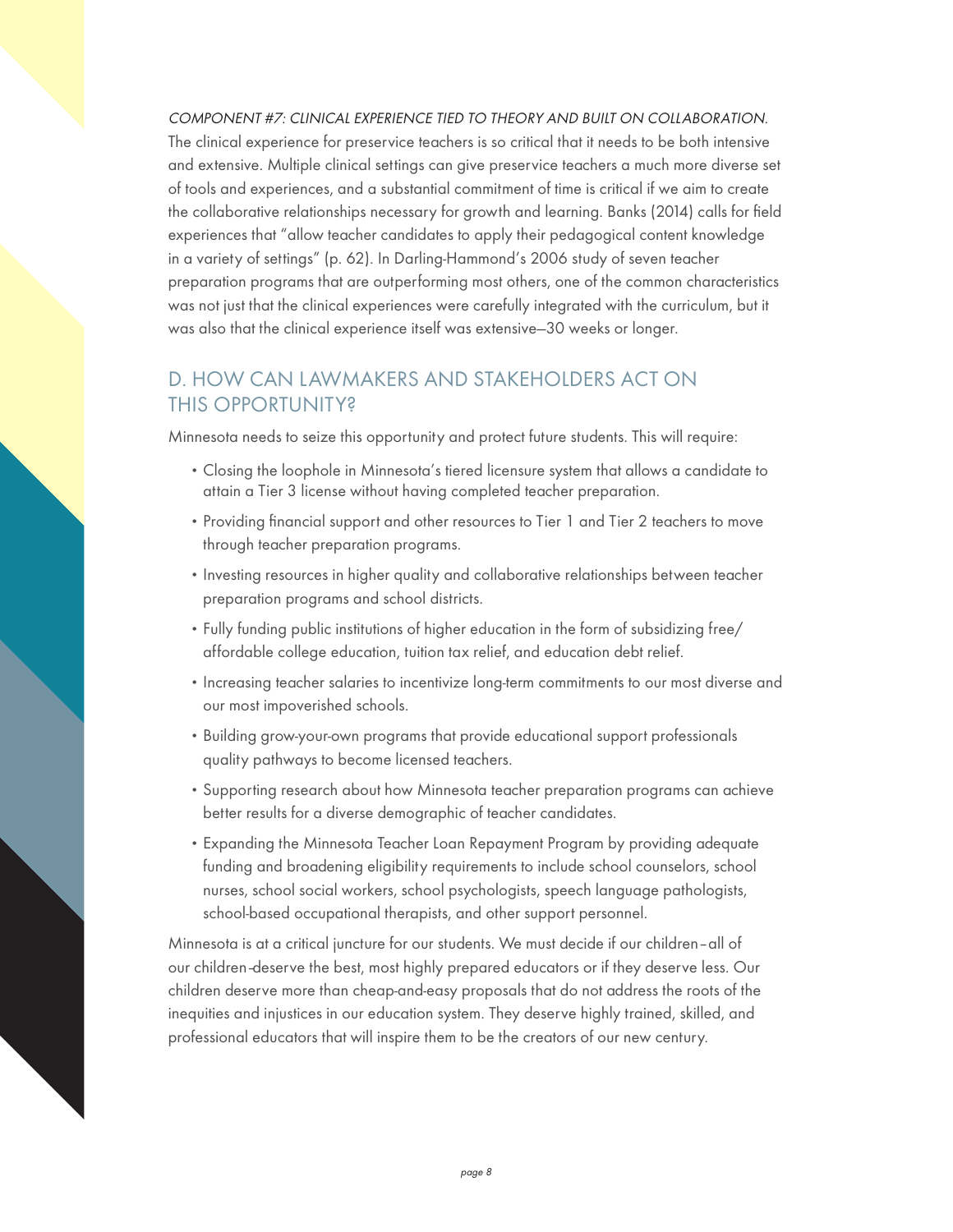#### **REFERENCES**

- Ashton, P. (1996). Improving the preparation of teachers. Educational Researcher. 25(9), 21-22.
- Banks, J., Cochran-Smith, M., Moll, L., Richert, A., Zeichner, K., LePage, P., Darling-Hammond, L., Duffy, H., & McDonald, M. (2005). Teaching diverse learners. In L. Darling-Hammond & J. Bransford (Eds.), Preparing teachers for a changing world: What teachers should learn and be able to do (pp. 232-274). San Francisco, CA: Jossey-Bass.
- Banks, T. (2014). Teacher education reform in urban educator preparation programs. Journal of Education and Learning, 4(1), 60-71.
- Brown, E.L., Vesely, C.K., & Dallman, L. (2016). Unpacking biases: Developing cultural humility in early childhood and elementary teacher candidates. Educators' Journal, 9, 75-96.
- Daniels, H.D. & Shumow, L. (2002, August). Child development and classroom teaching: A review of the literature and implications for educating teachers. Applied Developmental Psychology, 23, 495-526.
- Darling-Hammond, L. (2000). Teacher quality and student achievement: A review of state policy evidence. Education Policy Analysis Archives, 8(1), 1-44. DOI: http://dx.doi.org/10.14507/epaa.v8n1.2000.
- Darling-Hammond, L. (2002). Research and rhetoric on teacher certification: A response to "Teacher Certification Reconsidered," Education Policy Analysis Archives, 10(36), 1-55. DOI: http://dx.doi.org/10.14507/epaa.v10n36.2002.
- Darling-Hammond, L. (2006). Powerful teacher education: Lessons from exemplary programs. San Francisco: Jossey-Bass.
- Darling-Hammond, L. (2006b). Constructing 21st-century teacher education. Journal of Teacher Education, 57(3), 300-314.
- Darling-Hammond, L., Wei, R. C., with Johnson, C. M. (2009). Teacher Preparation and Teacher Learning: A Changing Policy Landscape. In G. Sykes, B. L. Schneider, and D. N. Plank (Eds.), Handbook of Education Policy Research (pp. 613- 636). New York, NY: American Educational Research Association and Routledge.
- Elkind, D. (1998). All grown up and no place to go: Teenagers in crisis. (Rev. ed) Reading, MA: Addison-Wesley.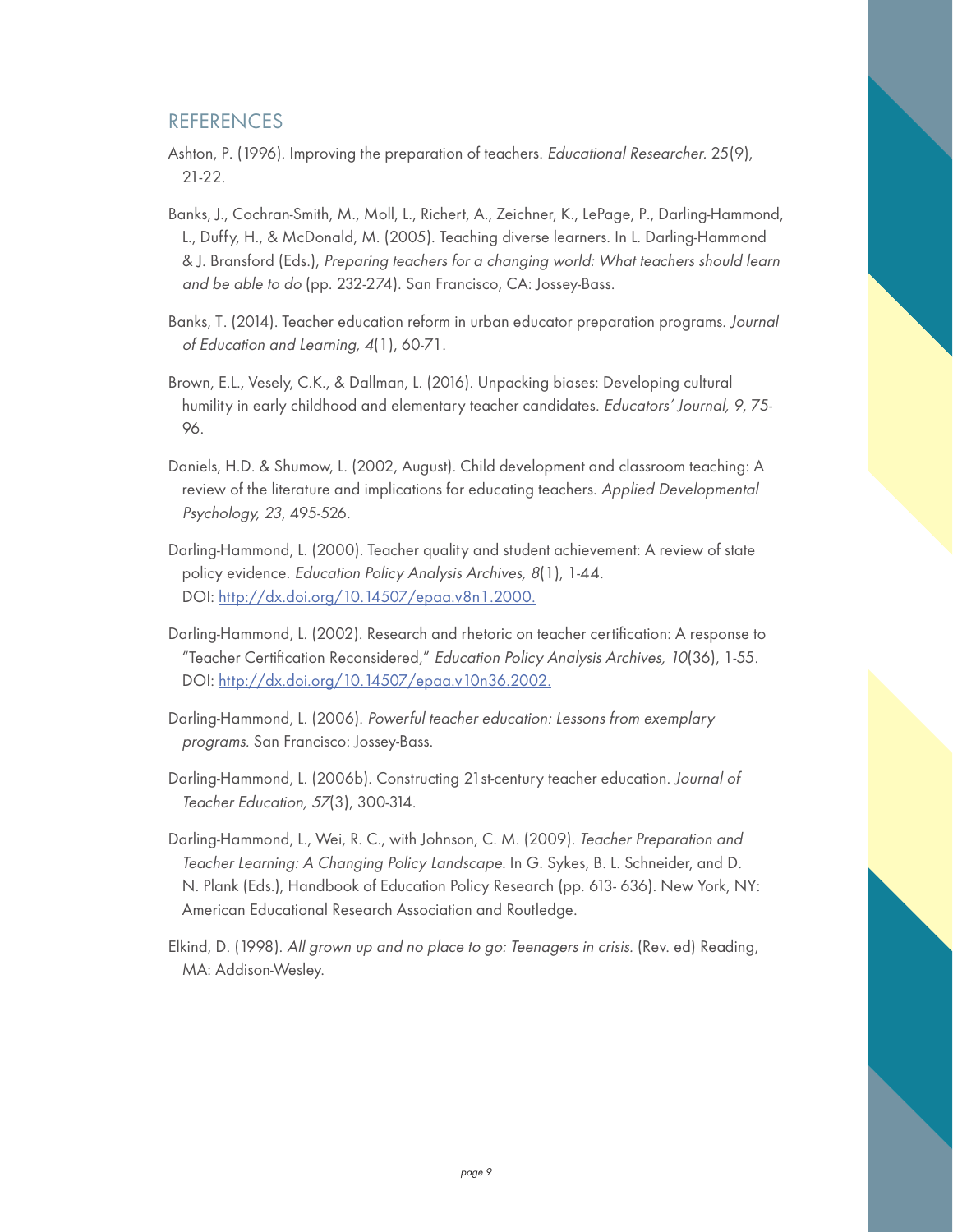- Goldhaber, D. D., & Brewer, K. J. (2000). Does teacher certification matter? High school certification status and student achievement. Educational Evaluation and Policy Analysis, 22, 129-145.
- Grossman, P., Schoenfeld, A., & Lee, C. (2005). Teaching subject matter. In L. Darling-Hammond & J. Bransford (Eds.), Preparing teachers for a changing world: What teachers should learn and be able to do (pp. 201-231). San Francisco: Jossey-Bass.
- Ingersoll, R. (2007). A Comparative Study of Teacher Preparation and Qualifications in Six Nations. Consortium for Policy Research. Retrieved from www.cpre.org.
- Jordan, H.R., Mendro, R.L., & Weersinghe, D. (1997). Teacher effects on longitudinal student achievement: A preliminary report on research on teacher effectiveness. Paper presented at the National Evaluation Institute, Indianapolis, IN. Kalamazoo, MI: CREATE, Western Michigan University.
- Losen, D. (2011). Discipline policies, successful schools, and racial justice. National Education Policy Center. Retrieved from http://nepc.colorado.edu/publication/discipline-policies.
- Miller, D. (1991). Merging regular and special education teacher preparation programs: The integrated special education-English project (ISEP). Teaching and Teacher Education, 7(1), 19-23.
- Sanders, W.L. & Rivers, J.C. (1996). Cumulative and residual effects of teachers on future Students' academic achievement. Knoxville: University of Tennessee Value-Added Research and Assessment Center.
- Shepard, L., Hammerness, K., Darling-Hammond, L., Rust, F., Snowden, J. B., Gordon, E., Gutierrez, C., & Pacheco, A. (2005). Assessment. In L. Darling-Hammond & J. Bransford (Eds.), Preparing teachers for a changing world: What teachers should learn and be able to do (pp. 201-231). San Francisco: Jossey-Bass.
- United States Department of Education. (2016). The state of racial diversity in the educator workforce. Retrieved from https://www2.ed.gov/rschstat/eval/highered/racial-diversity/ state-racial-diversity-workforce.pdf.
- Walsh, K. (2001). Teacher certification reconsidered: Stumbling for quality. Baltimore, MD: Abell Foundation. Retrieved from http://www.abellfoundation.org.
- Wright, S.P., Horn, S.P.,& Sanders, W. L. (1997). Teacher and classroom context effects on student achievement: Implications for teacher evaluations. Journal of Personnel Evaluation in Education, 57-67.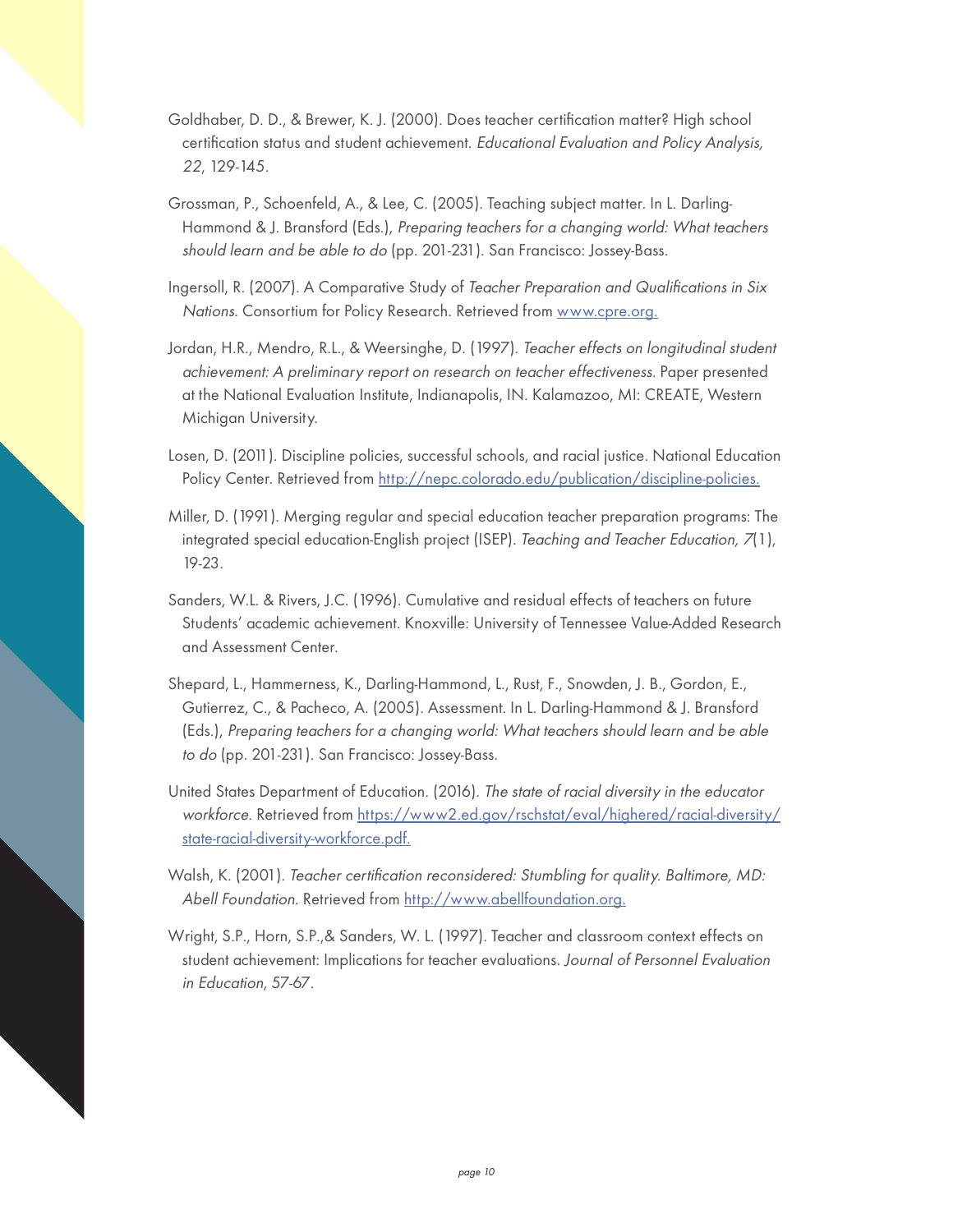| <b>NOTES:</b> |  |
|---------------|--|
|               |  |
|               |  |
|               |  |
|               |  |
|               |  |
|               |  |
|               |  |
|               |  |
|               |  |
|               |  |
|               |  |
|               |  |
|               |  |
|               |  |
|               |  |
|               |  |
|               |  |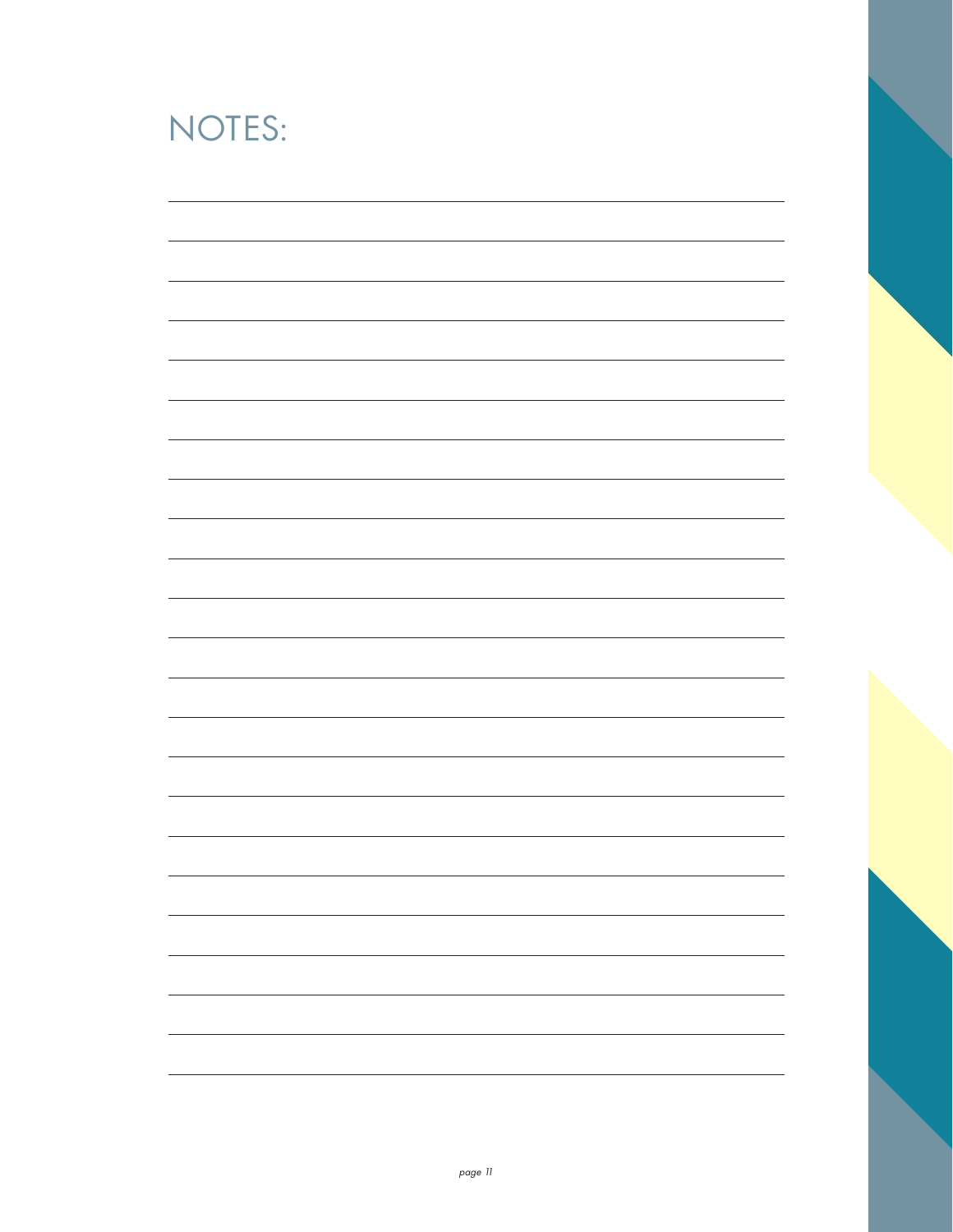| <b>NOTES:</b> |  |  |
|---------------|--|--|
|               |  |  |
|               |  |  |
|               |  |  |
|               |  |  |
|               |  |  |
|               |  |  |
|               |  |  |
|               |  |  |
|               |  |  |
|               |  |  |
|               |  |  |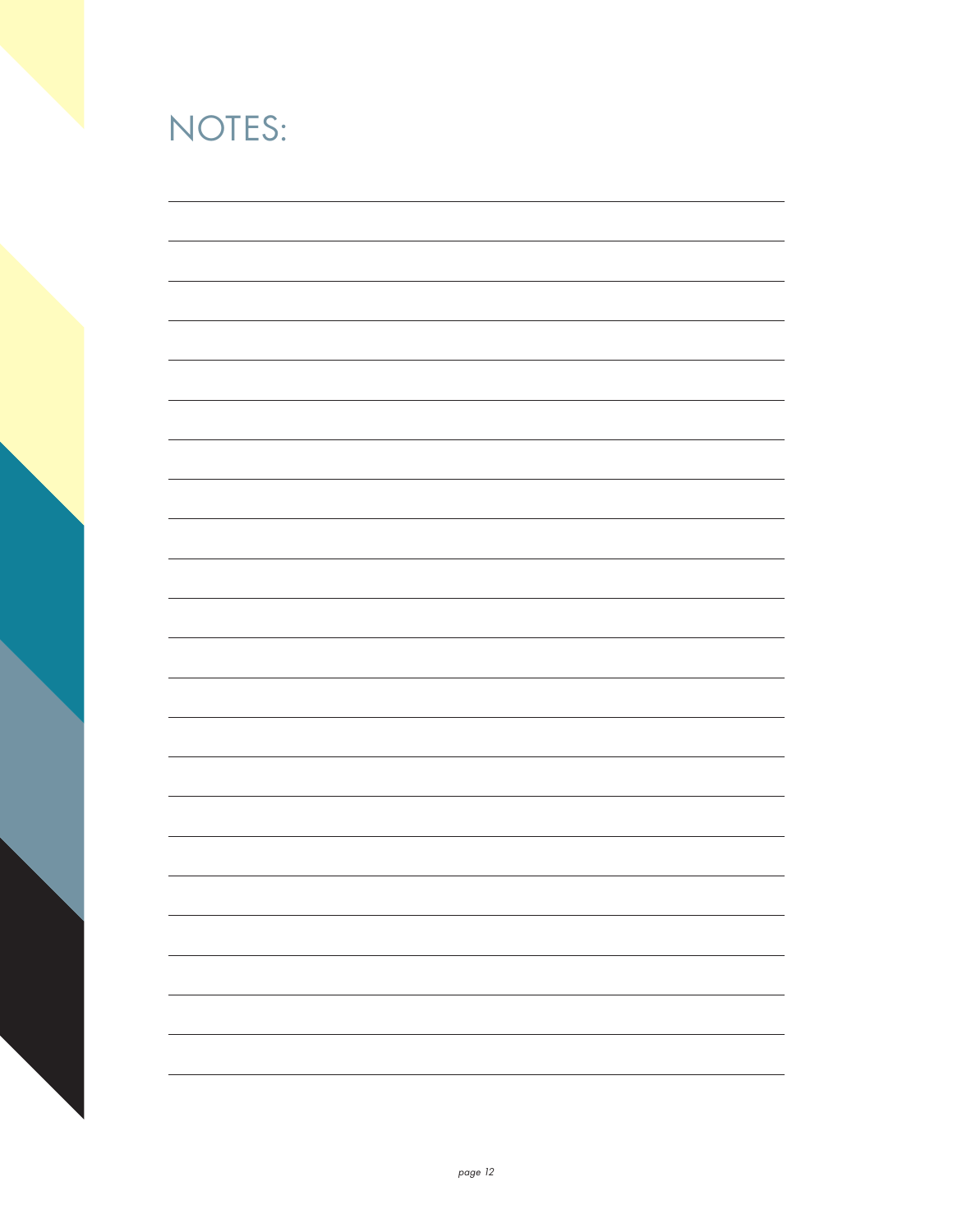